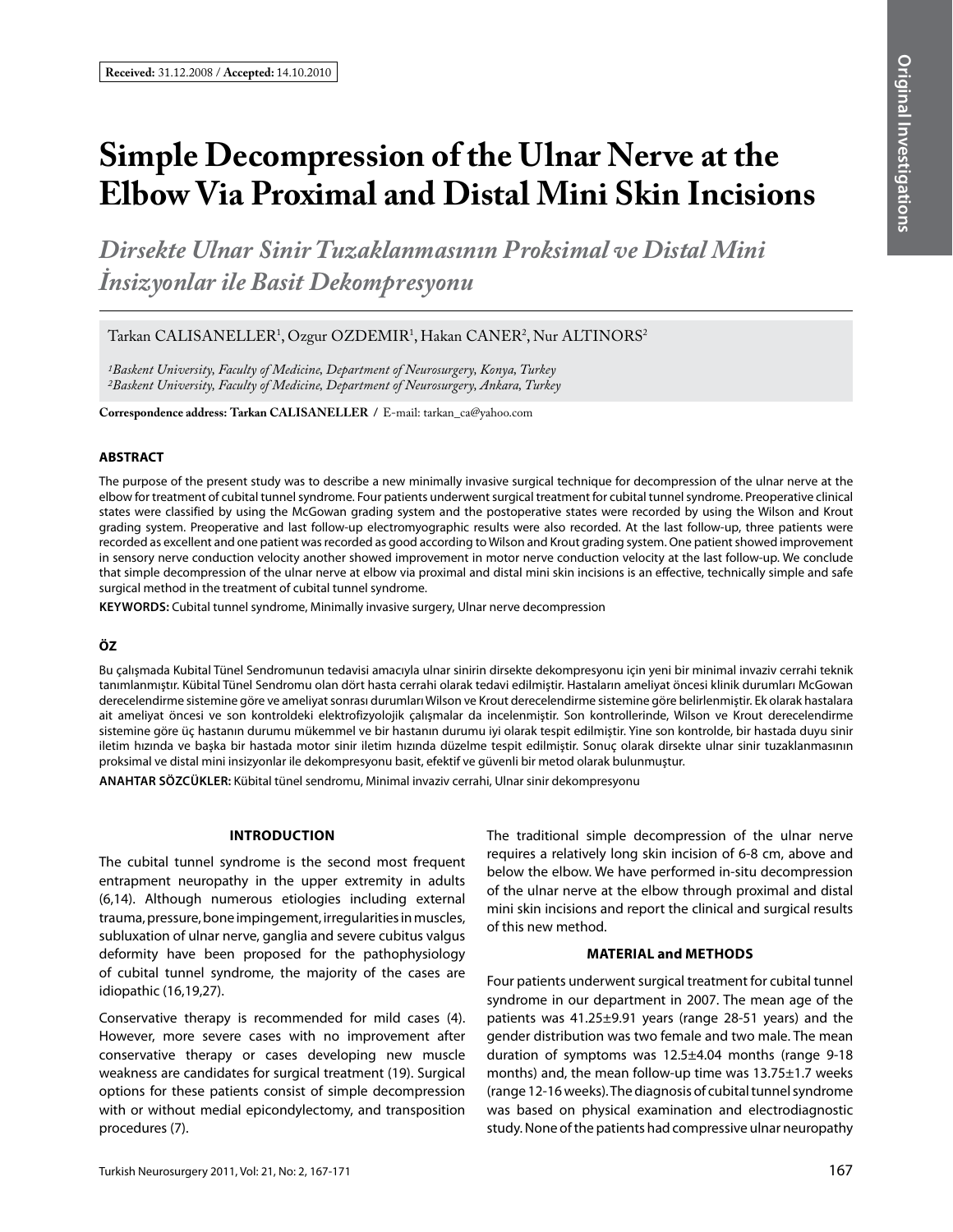at another site (cervical radiculopathy, thoracic outlet or Guyon's canal syndrome), angular deformity at the elbow or a systemic disease such as diabetes mellitus or chronic renal failure.

Preoperative clinical states of the patients were classified by the McGowan grading system (24). In this classification system, patients with mild occasional paraesthesia, positive Tinel's sign and subjective weakness are grade-I, patients with moderate paraesthesia, objective weakness and positive Tinel's sign are grade-II and, patients with severe constant paraesthesia, objective weakness and overt muscle wasting are grade-III. According to this classification all of our patients were recorded as grade-II.

Postoperative clinical states of the patients were recorded using the Wilson and Krout grading system (30). Patients with minimal motor and sensory complaints were graded as excellent, patients with occasional ache and mild sensory and motor complaints were graded as good, patients with improved but persistent sensory and motor complaints were graded as fair, and patients with no improvement or a worsened condition were graded as poor. In addition to clinical grading, postoperative follow-up electromyographic studies were also performed.

The operative procedure was performed under axillary regional anesthesia without using a tourniquet. We used 1-gram intravenous cephazoline-sodium for each procedure. The arm was abducted and externally rotated with the elbow flexed to about 60 degrees. A traditional 6-8 centimeters long curved (loose omega) skin incision centering anterior to the medial epicondyle and, extending above and below the elbow was marked using a sterile surgical pen (Figure 1A). Next, two skin incisions (2-centimeters each), at both the proximal and distal end of the marked line were performed (Figure 1B). The dissection was performed through the subcutaneous tissue. First, skin edges of the proximal incision were elevated by hooks and/or retractors and gently retracted towards ulnar sulcus between the medial epicondyle and olecranon, and the ulnar nerve was identified by dividing the Osborne ligament. Then, the ulnar nerve was followed proximally until it was released as it passed through the medial intermuscular septum. Next, the ulnar nerve was followed subcutaneously towards distal skin incision. Under the distal skin incision, the nerve was released by cutting the cubital tunnel retinaculum and flexor carpi ulnaris aponeurosis allowing the complete simple in-situ ulnar nerve decompression at the elbow (Figure 1C). After careful hemostasis, the wounds were closed in the usual manner. We did not use postoperative splints and the patients were encouraged to return to daily activities two weeks after the operation.

#### **Results**

Demographic data of the patients, details of their history with clinical and electrodiagnostic tests, preoperative and postoperative grades are presented in Table I.

Clinically, three of the four patients were recorded as excellent and one patient was recorded as good according to Wilson and Krout grading system at the last follow-up. The patient graded as good (Case-4) was the eldest patient in this study with the longest history of complaints.

In the final follow-up electrodiagnostic tests, one patient showed improvement in sensory nerve conduction velocity (SNCV) and one patient showed improvement in motor nerve conduction velocity (MNCV).

No early or late postoperative complications such as loss of sensibility around scar, infection, seroma or dehiscence of wound was observed in any of the patients.

### **DIscussIon**

Cubital Tunnel Syndrome is the second most frequent entrapment neuropathy in the upper extremity in adults. During its course in the arm and forearm, the ulnar nerve can be compressed at four potential sites (Figure 2) (27). The first site is in the arm where the ulnar nerve pierces the medial intermuscular septum and emerges from under the arcade of Struthers, that is located at approximately 8-cm. proximal to the medial epicondyle. The second potential site of compression is the ulnar groove between olecranon and medial epicondyle. The third site is the humeroulnar arcade (or the cubital tunnel), and the last potential site of entrapment is the exit point between the two heads of flexor carpi ulnaris. The roof of the cubital tunnel is a thick fibrous aponeurosis (arcuate ligament of Osborne) that connects the humeral



**Figure 1:** Operative view of the traditional loose omega type skin incision **A)**, proximal and distal mini skin incisions **B)** and the ulnar nerve **C)** at elbow.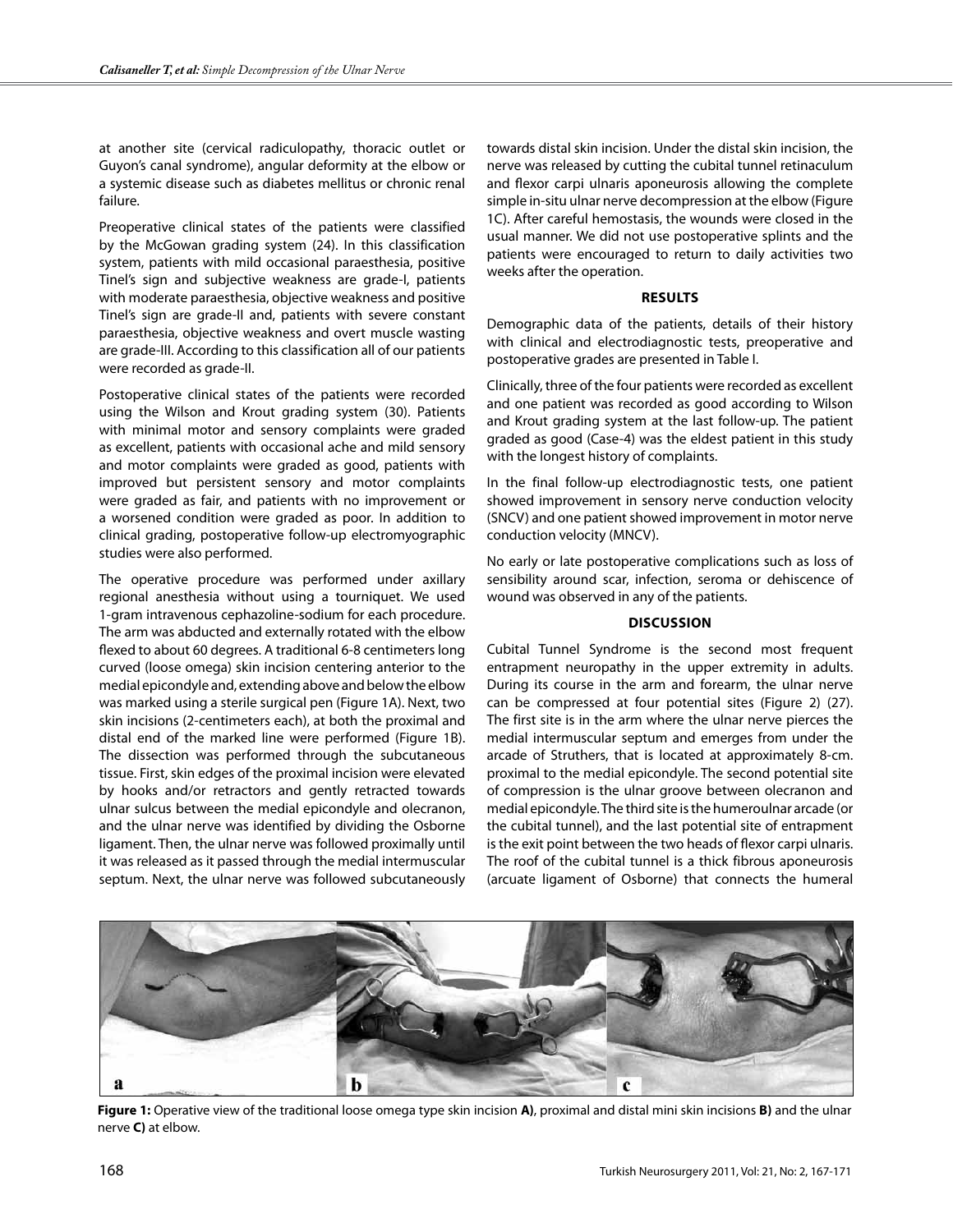| Case<br>no     | Age/<br><b>Sex</b> | <b>Duration of</b><br>symptoms<br>(months) | <b>Preoperative</b><br>grade in the<br><b>McGowan</b><br>system | <b>Postoperative</b><br>grade<br>in the Wilson and<br><b>Krout system</b> | <b>Follow-</b><br><b>up</b><br>(weeks) | <b>Preoperative</b><br><b>SNCV/MNCV</b> | <b>Postoperative</b><br><b>SNCV/MNCV</b> |
|----------------|--------------------|--------------------------------------------|-----------------------------------------------------------------|---------------------------------------------------------------------------|----------------------------------------|-----------------------------------------|------------------------------------------|
|                | 28/F               | 13                                         | Grade-II                                                        | Excellent                                                                 | 12                                     | SNCV: abnormal<br>MNCV: normal          | SNCV: abnormal<br>MNCV: normal           |
| $\overline{2}$ | 40/M               | 10                                         | Grade-II                                                        | <b>Fxcellent</b>                                                          | 16                                     | SNCV: abnormal<br>MNCV: abnormal        | SNCV: abnormal<br>MNCV: normal           |
| 3              | 46/M               | 9                                          | Grade-II                                                        | Excellent                                                                 | 14                                     | SNCV: abnormal<br>MNCV: abnormal        | SNCV:normal<br>MNCV: abnormal            |
| $\overline{4}$ | 51/F               | 18                                         | Grade-II                                                        | Good                                                                      | 13                                     | SNCV: abnormal<br>MNCV: abnormal        | SNCV: abnormal<br>MNCV: abnormal         |

**Table I:** Summary of the Patients that Underwent Simple Ulnar Nerve Decompression Via Proximal and Distal Mini Skin Incisions

*SNCV: sensory nerve conduction velocity, MNCV: motor nerve conduction velocity.*



**Figure 2:** Schematic drawing of the potential compression sites of the ulnar nerve at elbow.

and ulnar heads of flexor carpi ulnaris muscle. The floor of the cubital tunnel is formed by the medial collateral ligament and the joint capsule. The medial epicondyle and the olecranon form the walls of the cubital tunnel. The most distal site of compression of the ulnar nerve occurs approximately 5 to 7-cm. distal to the medial epicondyle.

 The treatment of cubital tunnel syndrome is controversial. Initial non-operative treatment including patient education, elbow splinting and non-steroidal anti-inflammatory medication has been shown to be effective in mild cases. Surgery is indicated for the failed cases of conservative treatment and for the patients who present with weakness, atrophy, or significant denervation on electromyogram (3,8). Surgical options consist of simple decompression with or without medial epicondylectomy, or anterior subcutaneous, intramuscular and submuscular transposition procedures (3). The aims of the surgical treatment are to release all possible compression sites, to preserve the vascularity of the ulnar nerve, and to allow early mobilization of the elbow (27). Simple decompression is recommended for patients that exhibit mild symptoms, for patients with abnormal electrodiagnostic studies and for patients without subluxation of the ulnar nerve (10,12,15,27).

In accordance with the surgical objectives described above, simple decompression has several advantages: it is technically simple and safe, it does not influence the blood supply of the nerve and it also allows early postoperative rehabilitation (9,17,25). The traditional simple decompression of ulnar nerve requires a relatively long, omega shaped skin incision of 6-8 cm, above and below the elbow. Potential complications of this incision include sensibility loss around the scar, dehiscence of the wound, infection and seroma, as well as an undesirable cosmetic appearance (8,21). The most common cause of pain and sensibility

loss following cubital tunnel surgery is injury to the branches of the medial antebrachial cutaneous nerve (MACN). The MCAN arises from the medial cord of the brachial plexus and it divides into two main branches in the upper arm. The anterior branch innervates the distal anterior forearm, antecubital fossa and ulnar side of anterior forearm. The posterior branch of the MACN, which is the most commonly injured branch during cubital tunnel surgery, travels anywhere from 6 cm proximally to 4 cm distally to the medial epicondyle and innervates the skin over the posterior olecranon and proximal half of the posterior ulnar forearm (22). There are also few numbers of small branches of the MACN crossing the ulnar nerve in the region of cubital tunnel. Avoiding these branches during surgery improves clinical success of the cubital tunnel surgery regardless of the surgical technique (13,20). One of the best ways to avoid this complication is to understand the anatomy of MACN and its relations with medial epicondyle and the ulnar nerve, as well as careful surgical dissection.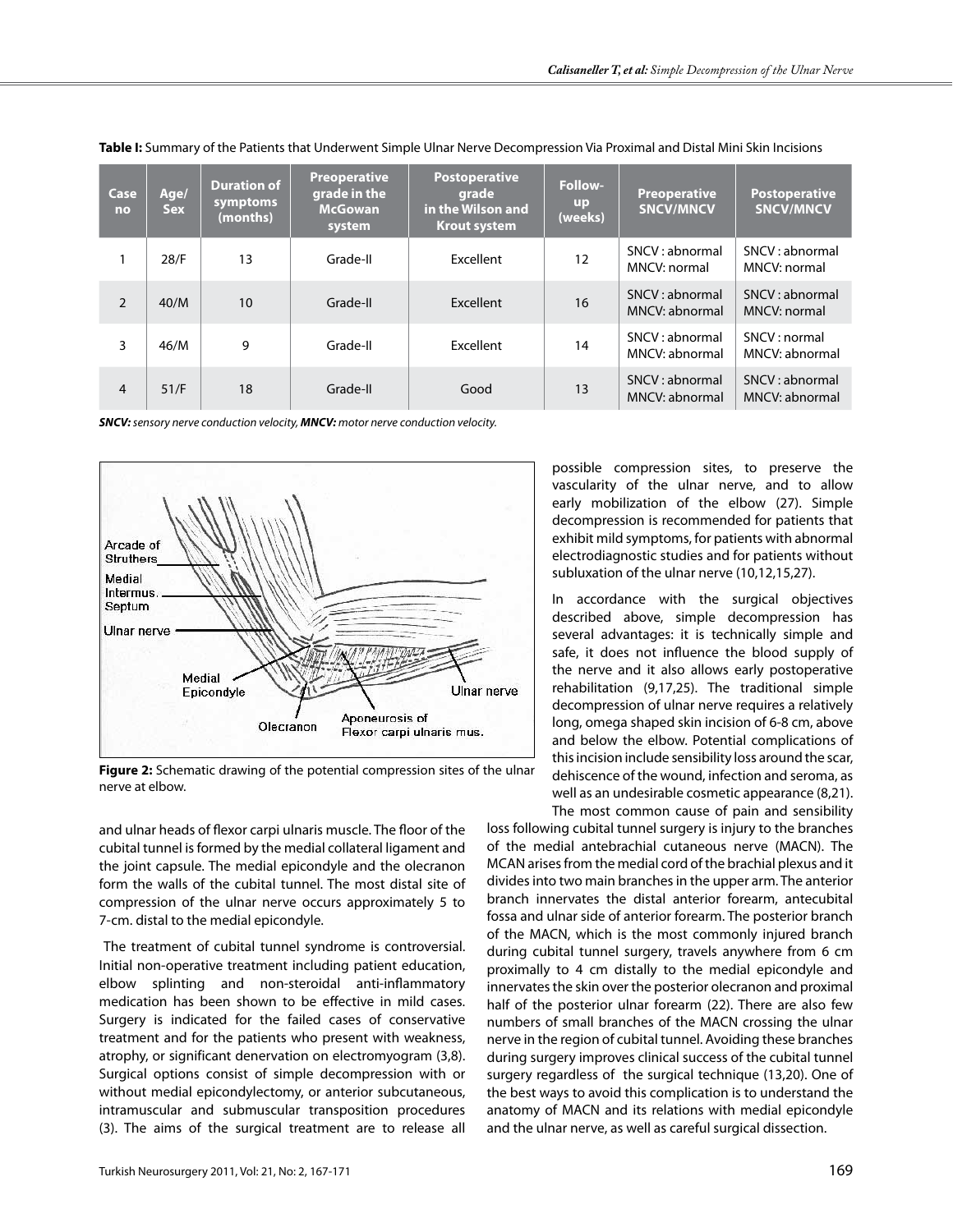Endoscopic ulnar nerve release techniques have been used to minimize complications and to provide patients return their profession earlier. Tsai et al. used specifically designed glass tubes to house the endoscope and a meniscus knife and reported that endoscopic assistance is a safe and reliable technique for cubital tunnel surgery (28). Nakao et al. used three 5 mm skin incisions along the course of the ulnar nerve for endoscopic release of the nerve in the cubital tunnel and presented earlier return to work and daily activity of the patients without any neurovascular complications (26). Krihnan et al. reported their results with uniportal endoscopic ulnar nerve release and transposition through a single 15-20 mm skin incision located over ulnar sulcus and concluded that their method could be a simple and effective alternative to traditional open surgery (21). Hoffman et al. used an illuminated specula and endoscopes designed for ENT surgeons and face lifting. They used a 1.5-3 cm skin incision over the retrocondylar grove to release the ulnar nerve (18). They concluded that small incisions can cause inadequate nerve release and increased injury to MACN. More recently, Ahcan et al. used a 4 mm, 30° standard endoscope with a custom made guiding-dissecting tool and successfully decompressed ulnar nerve at the elbow through a 3,5 cm incision over the medial epicondyle (1). In addition to these clinical reports, few human cadaveric studies supported the safe and effective use of endoscopic techniques in the treatment of cubital tunnel syndrome (5,23). However, endoscopic release of the ulnar nerve in the cubital tunnel has several drawbacks. For instance, using endoscopy provides only a two-dimensional and limited view of the surgical area and also requires special equipment and a learning curve (21,29).

In this study, we used two small skin incisions at both end of a classical loose omega incision to decompress the ulnar nerve, in stead of a complete loose omega skin incision. In their human cadaveric study, Alp et al. reported that simple decompression of ulnar nerve at elbow through two limited skin incisions is anatomically possible with a very low incidence of ulnar nerve injury (2). However, to the best of our knowledge, no clinical application of this method has been reported so far. In this report, we have shown that we were able to decompress the ulnar nerve at the elbow effectively via proximal and distal two mini skin incisions. This new minimally invasive technique provided us the advantages of endoscopic technique such as small skin incisions and early return to daily activity, without the limitations of endoscopy such as two-dimensional view of the surgical field or need for special equipment and learning curve. The loose connective tissue structure of the arm enabled us to retract and elevate the skin incisions upward, proximally and distally. Therefore, we were able to reach and decompress all of the four potential compression sites of the ulnar nerve at elbow. Additionally, previous surgical experiences with familiarity to traditional open decompression and, observing the anatomy three-dimensionally allowed us to perform the surgery relatively easily. We observed no neurovascular complications in our patients. All of the four patients achieved satisfactory clinical results at the last follow-up time points. On the other hand, the good clinical results were not accompanied with improvements in the electrodiagnostic studies in the same degree. This can be explained by the short follow-up time in our study. Davis et al. have studied the safety and efficacy of submuscular transposition of ulnar nerve and its correlation with neurophysiological tests and, they reported that functional improvement is not always correlated with postoperative nerve conduction studies (11).

In conclusion, our experience showed that in situ (simple) decompression of the ulnar nerve at elbow via proximal and distal mini skin incisions can be an effective, technically simple and safe alternative surgical method in the treatment of cubital tunnel syndrome. The small number of the patients, lack of a control group and short follow-up time are the limitations of this study and our results should be reconfirmed in a randomized prospective controlled study.

#### **References**

- 1. Ahcan U, Zorman P: Endoscopic decompression of the ulnar nerve at the elbow. J Hand Surg (Am) 32(8):1171-1176, 2007
- 2. Alp M, Akkin SM, Yalçin L, Marur T, Babacan M: Cubital tunnel release with two limited incisions: A cadaver study. Surg Radiol Anat 26(4):259-262, 2004
- 3. Asamoto S, Böker DK, Jödicke A: Surgical treatment for ulnar nerve entrapment at the elbow. Neurol Med Chir (Tokyo) 45(5):240-244; discussion 244-245, 2005
- 4. Baek GH, Kwon BC, Chung MS: Comparative study between minimal medial epicondylectomy and anterior subcutaneous transposition of the ulnar nerve for cubital tunnel syndrome. J Shoulder Elbow Surg 15(5):609-613, 2006
- 5. Bain GI, Bajhau A: Endoscopic release of the ulnar nerve at the elbow using the Agee device: A cadaveric study. Arthroscopy 21(6):691-695, 2005
- 6. Bartels RH, Menovsky T, Van Overbeeke JJ, Verhagen WI: Surgical management of ulnar nerve compression at the elbow: An analysis of the literature. J Neurosurg 89(5):722-727, 1998
- 7. Bartels RH: History of the surgical treatment of ulnar nerve compression at the elbow. Neurosurgery 49(2):391-399; discussion 399-400, 2001
- 8. Bartels RH, Verhagen WI, van der Wilt GJ, Meulstee J, van Rossum LG, Grotenhuis JA: Prospective randomized controlled study comparing simple decompression versus anterior subcutaneous transposition for idiopathic neuropathy of the ulnar nerve at the elbow: Part 1. Neurosurgery 56(3):522-530; discussion 522-530, 2005
- 9. Bednar MS, Blair SJ, Light TR: Complications of the treatment of cubital tunnel syndrome. Hand Clin 10(1):83-92, 1994
- 10. Cho YJ, Cho SM, Sheen SH, Chpi JH, Huh DH, Song JH: Simple decompression of the ulnar nerve for cubital tunnel syndrome. J Korean Neurosurg Soc 42:382-387, 2007
- 11. Davis GA, Bulluss KJ: Submuscular transposition of the ulnar nerve: Review of safety, efficacy and correlation with neurophysiological outcome. J Clin Neurosci 12(5):524-528, 2005
- 12. Dellon AL: Review of treatment results for ulnar nerve entrapment at the elbow. J Hand Surg (Am) 14(4):688-700, 1989